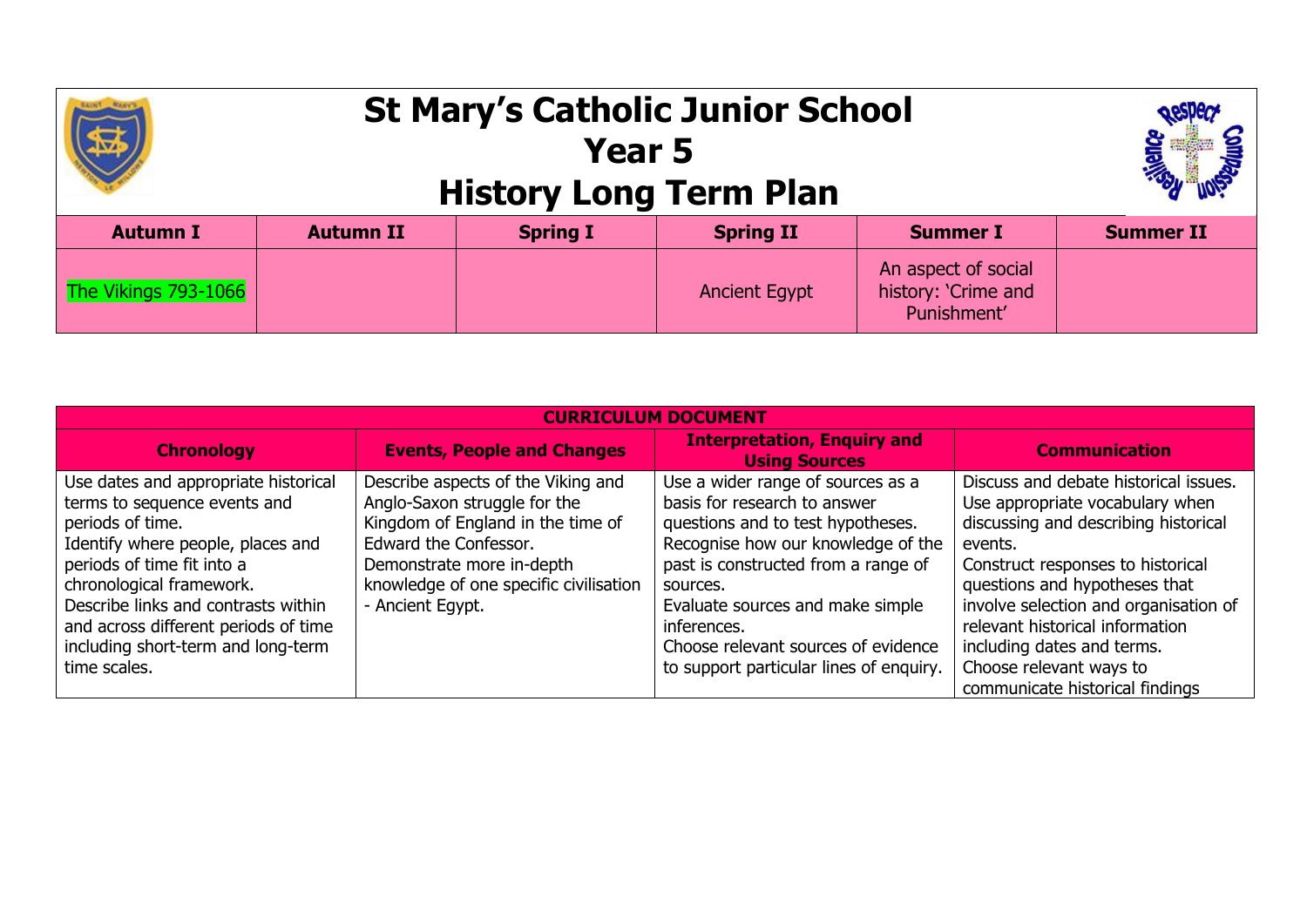| <b>CURRICULUM ENTITLEMENT</b>  |                                                                                                                                                                                                            |                                                                                                                                                             |                                                                                                                                                                                                                                                                                                                                                                                                                                                                                                                                                                                                                                                                                                                                                                                                                                                                                                                                                                                                                                                                                                                                                                                                                                  |  |
|--------------------------------|------------------------------------------------------------------------------------------------------------------------------------------------------------------------------------------------------------|-------------------------------------------------------------------------------------------------------------------------------------------------------------|----------------------------------------------------------------------------------------------------------------------------------------------------------------------------------------------------------------------------------------------------------------------------------------------------------------------------------------------------------------------------------------------------------------------------------------------------------------------------------------------------------------------------------------------------------------------------------------------------------------------------------------------------------------------------------------------------------------------------------------------------------------------------------------------------------------------------------------------------------------------------------------------------------------------------------------------------------------------------------------------------------------------------------------------------------------------------------------------------------------------------------------------------------------------------------------------------------------------------------|--|
|                                | <b>Key Historical Knowledge</b>                                                                                                                                                                            | <b>Vocabulary</b>                                                                                                                                           | Assessment Criteria - 'Can I? statements'                                                                                                                                                                                                                                                                                                                                                                                                                                                                                                                                                                                                                                                                                                                                                                                                                                                                                                                                                                                                                                                                                                                                                                                        |  |
| <b>The Vikings</b><br>793-1066 | <b>Viking Settlements</b><br>$\bullet$<br>Everyday life in the settlements<br>$\bullet$<br>What happened to the Vikings?                                                                                   | Holmgang<br>Karls<br>Longhouse<br><b>Outlaws</b><br>Settlement                                                                                              | Can I use dates and appropriate historical terms to<br>sequence events and periods of time?<br>Can I identify where people, places and periods of time fit<br>into a chronological framework?<br>Can I describe links and contrasts within and across<br>different periods of time including short-term and long-term<br>time scales?<br>Can I use a wider range of sources as a basis for research<br>to answer questions and to test hypotheses?<br>Can I recognise how our knowledge of the past is<br>constructed from a range of sources?<br>Can I evaluate sources and make simple inferences?<br>Can I choose relevant sources of evidence to support<br>particular lines of enquiry?<br>Can I discuss and debate historical issues?<br>Can I use appropriate vocabulary when discussing and<br>describing historical events?<br>Can I construct responses to historical questions and<br>hypotheses that involve selection and organisation of<br>relevant historical information including dates and terms?<br>Can I choose relevant ways to communicate historical<br>findings?<br>Can I describe aspects of the Viking and Anglo-Saxon<br>struggle for the Kingdom of England in the time of Edward<br>the Confessor? |  |
| <b>Ancient</b><br><b>Egypt</b> | The Egyptian era<br>The constructions of<br>$\bullet$<br>pyramids<br>Tutankhamun and his history<br>$\bullet$<br>Cleopatra<br><b>Howard Carter</b><br>Where is Egypt?<br><b>Egyptian Gods</b><br>$\bullet$ | Linen<br>Tomb<br>Monument<br>Chisel<br>Hieroglyphics<br><b>Official</b><br>Mummification<br>Pharaoh<br><b>Merchants</b><br>Pyramid<br><b>Burial chamber</b> | Can I use dates and appropriate historical terms to<br>sequence events and periods of time?<br>Can I identify where people, places and periods of time fit<br>$\bullet$<br>into a chronological framework?<br>Can I describe links and contrasts within and across<br>different periods of time including short-term and long-term<br>time scales?<br>Can I use a wider range of sources as a basis for research<br>to answer questions and to test hypotheses?<br>Can I recognise how our knowledge of the past is<br>constructed from a range of sources?                                                                                                                                                                                                                                                                                                                                                                                                                                                                                                                                                                                                                                                                      |  |